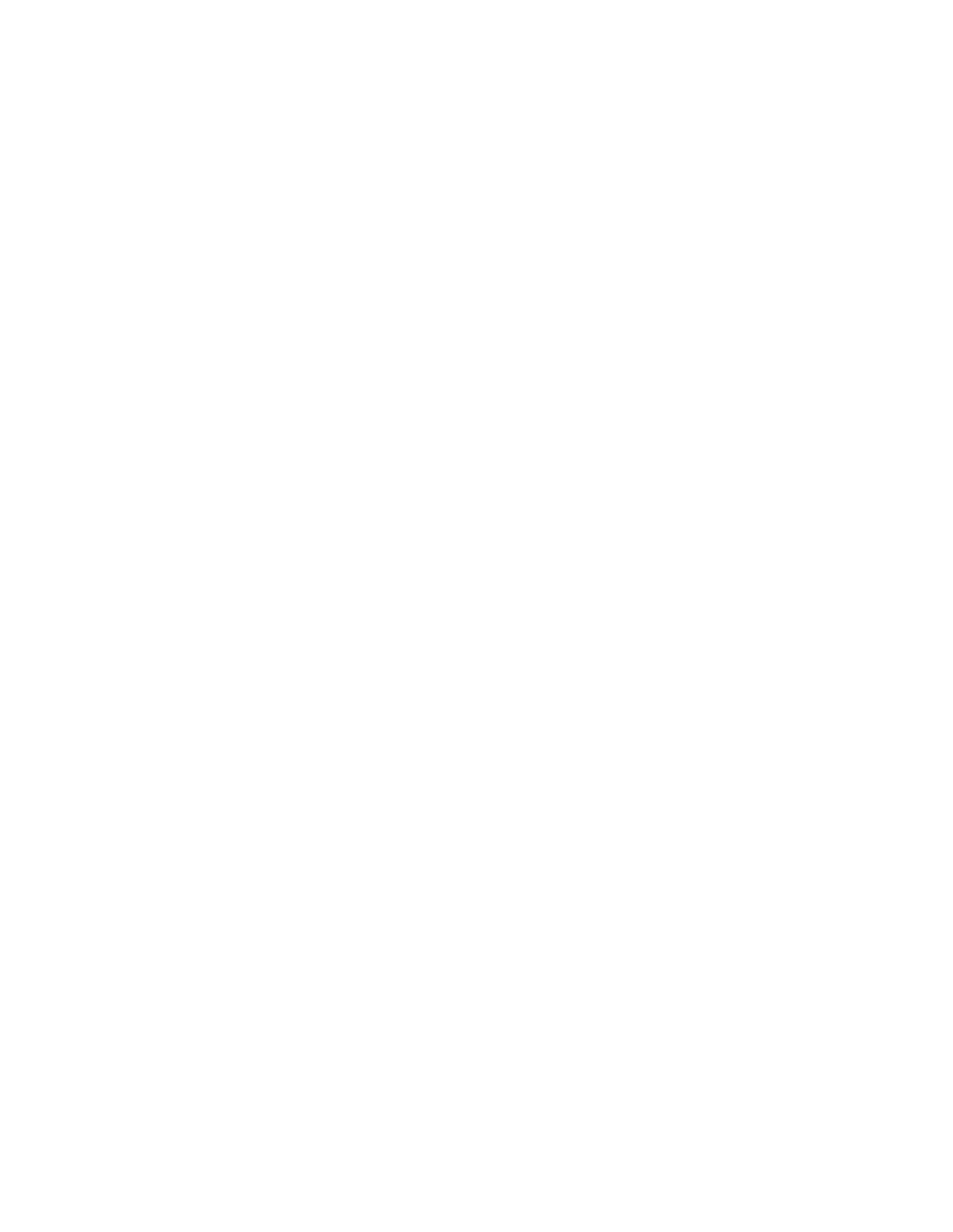

k.



CarbonCure Technologies Inc. | 42 Payzant Avenue Dartmouth, NS B3B 1Z6 +1 (902) 442-4020 | info@carboncure.com | carboncure.com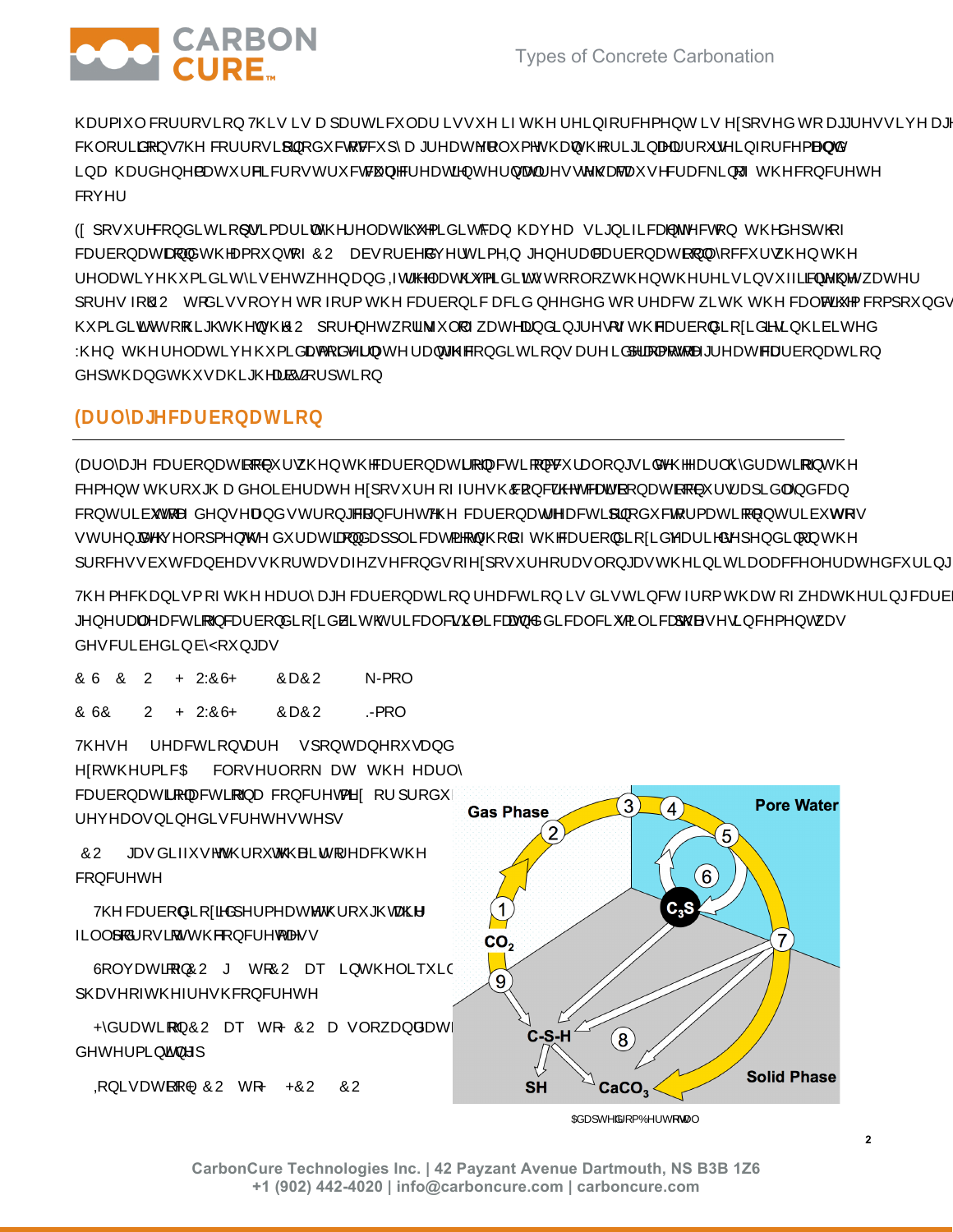

The presence of  $H^+$  ions causes the pH of the developing cementitious system to drop. The pH can recover as the microstructure matures.

6. Dissolution of cement phases  $C_3S$  and  $C_2S$ . This occurs rapidly, cyclically, and exothermically. Cement grains are covered by a loose layer of calcium silicate hydrate gel that dissolves to release Ca<sup>2+</sup> and SiO<sub>4</sub><sup>4-</sup> ions.

7. Nucleation of thermodynamically stable  $CaCO<sub>3</sub>$  and conventional formation of C-S-H gel.

8. The CaCO<sub>3</sub> precipitates as a solid phase. Calcite is the preferred polymorph.

9. Secondary carbonation also occurs; sustained reaction of carbon dioxide and the cement paste can see C-S-H gel formed through the parallel early hydration decalcified and producing a calcium-depleted silicate hydration and CaCO<sub>3</sub>.

Early age carbonation reactions can involve calcium that, on balance, would otherwise have hydrated to form calcium hydroxide and contribute to high pH. However, the early age carbonation does not hinder the long-term development of the concrete microstructure as the concrete matures. Therefore, calcium hydroxide will develop during later hydration and the pore solution pH development continues as normal once the carbonation application ends.

Recent research conducted by CarbonCure Technologies (at right) has shown that an early age carbonation process has a minimal effect on the pH of the pore solution of mature concrete. Paste samples we created with varying levels of carbonation (expressed as  $CO<sub>2</sub>$  content by weight of cement) that were achieved within 120 seconds of carbon dioxide injection during mixing. The paste was then cast into cylindrical specimens and moist cured. The pore solution was extracted at 28 days and the pH was measured. The decline was minimal and suggests no risk of depassivation of ferrous reinforcement.





The effects of early age carbonation on the properties of concrete are being studied by several parties. In particular, ongoing research is developing an understanding about the impact of early age carbonation on carbonation shrinkage or carbonation uptake during the service life.

## **Context**

The widely held notion that "carbonation is deleterious for concrete" is specifically rooted in the harmful effects of weathering carbonation on mature hydrated microstructures. Conversely, early age carbonation